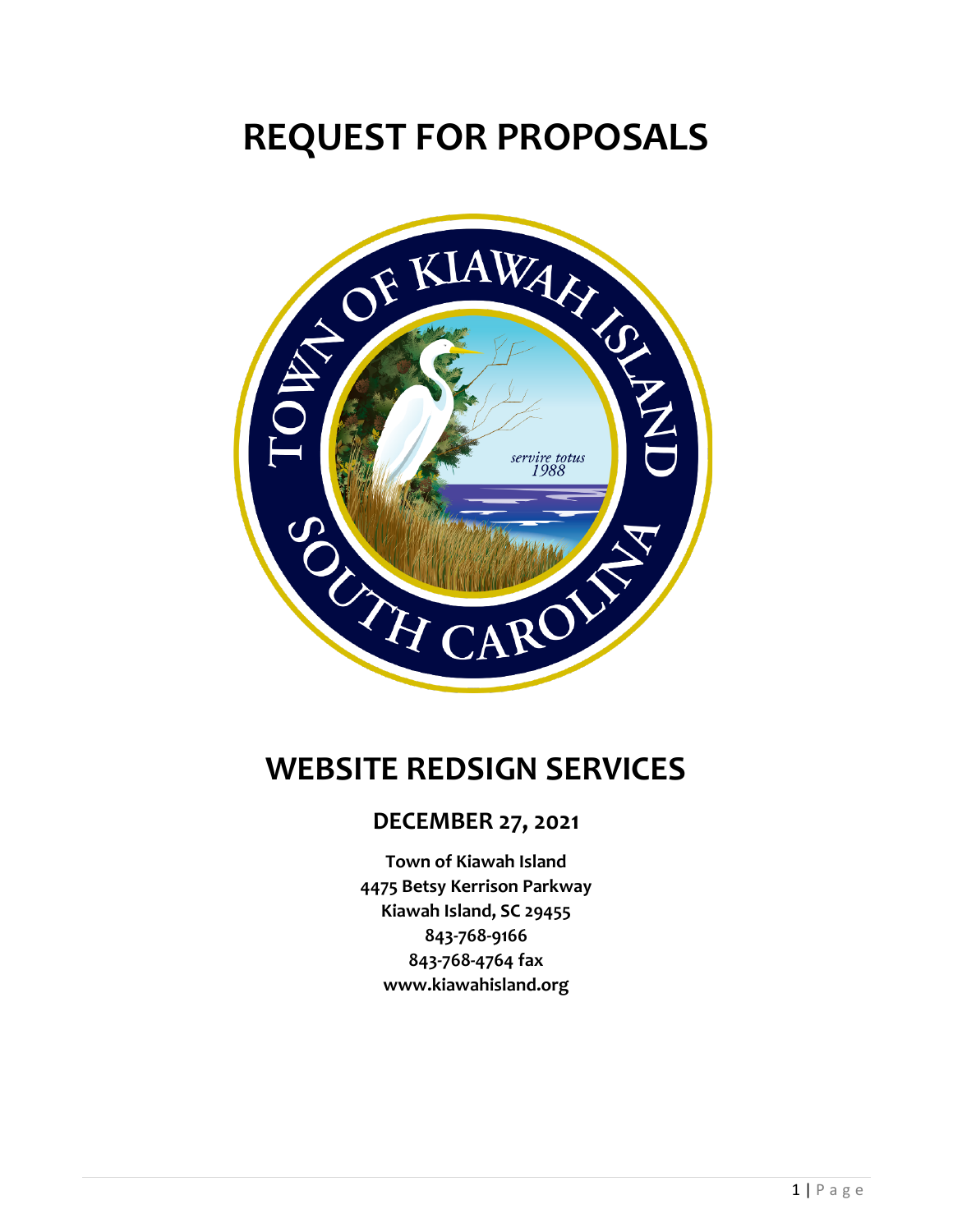#### **PROJECT OVERVIEW**

| DATE:                               | <b>DECEMBER 27, 2021</b>                                                                                 |
|-------------------------------------|----------------------------------------------------------------------------------------------------------|
| <b>DESCRIPTION OF WORK:</b>         | <b>WEBSITE REDESIGN SERVICES</b>                                                                         |
| <b>QUESTION SUBMITTAL DEADLINE:</b> | JANUARY 20, 2022, 4:00 PM                                                                                |
| PROPOSAL DUE DATE/TIME:             | FEBRUARY 7, 2022, 3:00 PM                                                                                |
| LOCATION:                           | KIAWAH ISLAND MUNICIPAL CENTER<br><b>4475 BETSY KERRISON PARKWAY</b><br>KIAWAH ISLAND, SC 29455          |
| <b>CONTACT PERSON:</b>              | <b>STEPHANIE BRASWELL</b><br><b>COMMUNICATIONS MANAGER</b><br>843-768-9166<br>sbraswell@kiawahisland.org |

\_\_\_\_\_\_\_\_\_\_\_\_\_\_\_\_\_\_\_\_\_\_\_\_\_\_\_\_\_\_\_\_\_\_\_\_\_\_\_\_\_\_\_\_\_\_\_\_\_\_\_\_\_\_\_\_\_\_\_\_\_\_\_\_\_\_\_\_\_\_\_\_\_\_\_\_\_\_\_\_\_\_\_\_\_

The Town of Kiawah Island reserves the right without prejudice to reject, in whole or in part, all proposals received, to waive all technicalities, or to negotiate any term(s) or provision(s) of such proposals. Such rejection, waiver, or negotiation shall be accomplished in any manner necessary to serve the best interest of the Town. It also reserves the right to be the sole judge of the suitability of all proposals for use by the Town.

The Town of Kiawah Island reserves the right to reject or otherwise disregard, in whole or in part, any ambiguous proposals, or proposals which are uncertain as to terms, delivery, quantity, or compliance with specifications.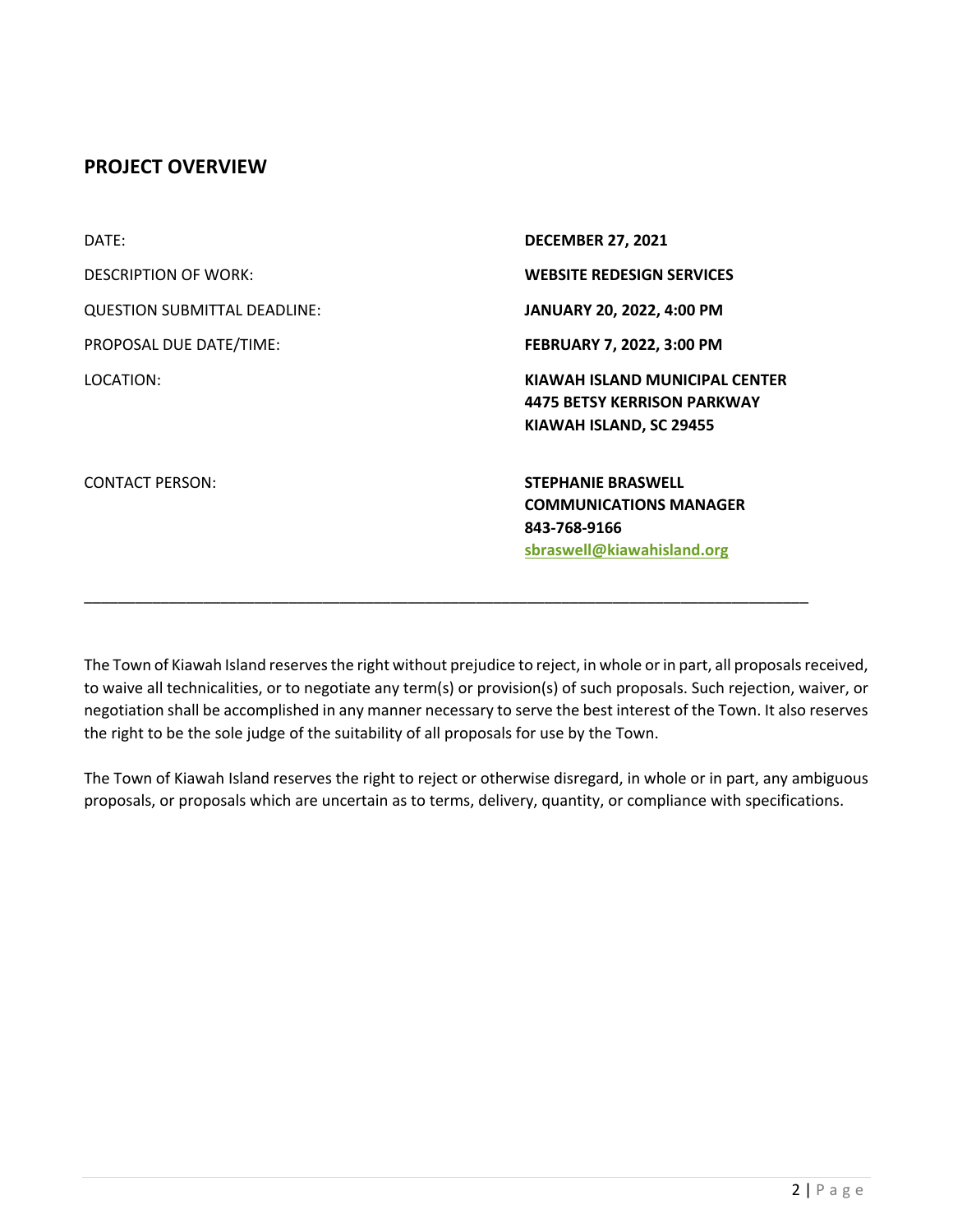# Request for Proposal

Website Re-design, Development and Implementation of the Town of Kiawah Island, SC Website

# 1 PROJECT OVERVIEW

The Town of Kiawah Island is seeking a creative, qualified, experienced, and professional firm to design a new website for www.kiawahisland.org. The current website was redesigned in 2016.

Goals

1. Re-design and greatly enhance the Town's existing website to be a resourceful asset for our residents, visitors and business community that emphasizes access to Town services and departments.

General Bidding Requirements

- 1. The contract shall be awarded to the Firm that submits the best overall proposal.
- 2. Proposals submitted shall not be subject to public inspection until a contract is awarded. Proposals will be received by the Town at the time and place so stated in this document. At that point, the Town will close the receipt of proposals and begin the evaluation process.
- 3. Respondents are asked that they not contact any town staff or elected officials in reference to the process. As information becomes available and is relevant for release, that information will be shared with the respondents. Any and all information submitted in conjunction with this RFP and evaluation process will not be returned to the respondent.
- 4. The Town reserves the right to reject any or all proposals and to waive any informalities as may be permitted by law. The Town reserves the right to request oral interviews or request additional written information from any or all vendors. The Town also reserves the right to award a contract based on proposals received without further discussion or negotiation. Vendors should not rely upon the opportunity to alter their qualifications during any presentation or discussion.
- 5. Successful bidder must be prepared to begin providing service on or before March 1, 2022.
- 6. Vendor warrants that their bid is genuine and not collusive nor sham and that your firm has not conspired nor agreed in any manner to fix any bid or any element of such bid price, payment or agreement for commission percentage, brokerage, or any other compensation for the procurement of this contract.
- 7. Either party may cancel the resulting contract by providing the other party a thirty (30) day notice of cancellation.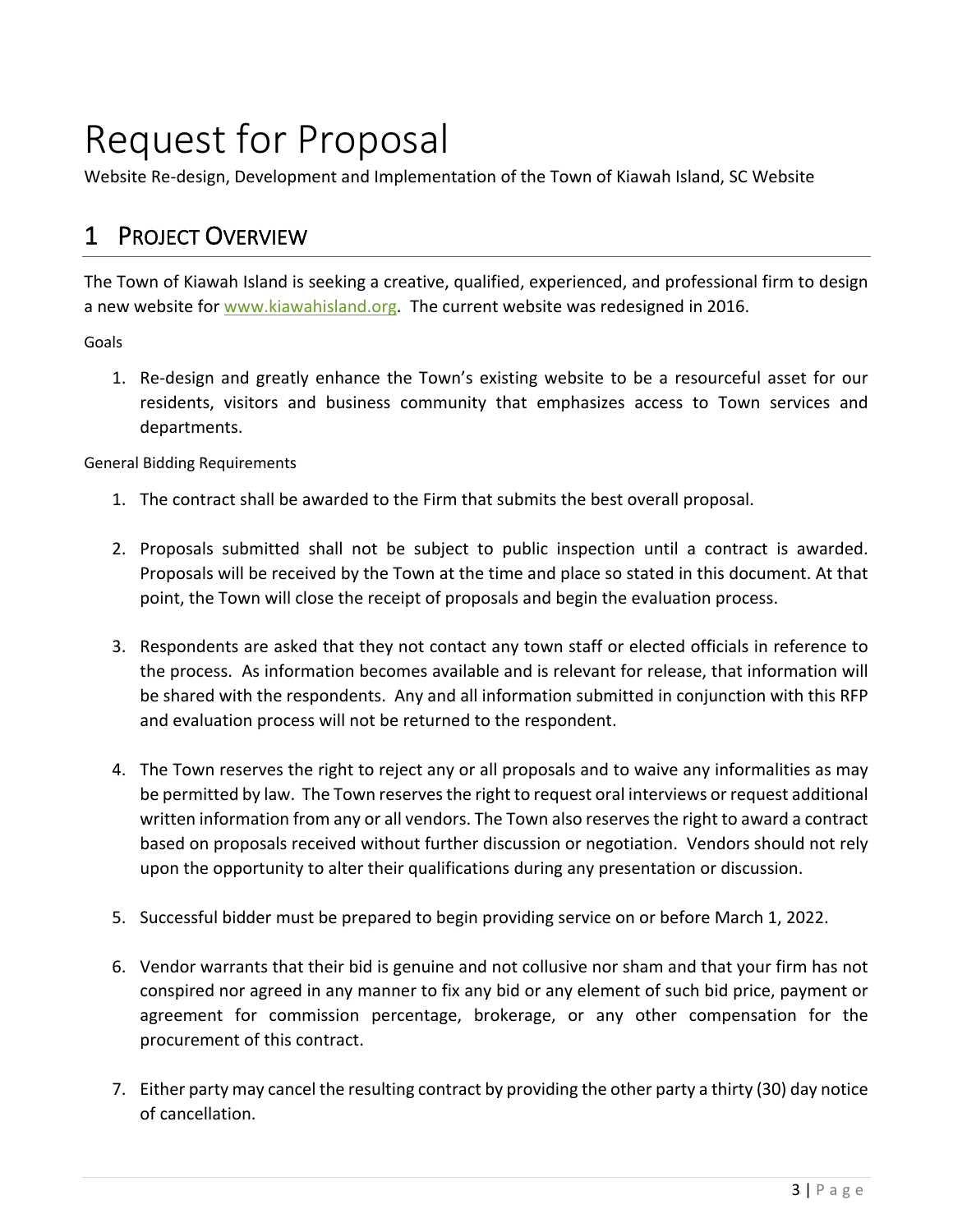- 8. All proposals shall be signed by an authorized officer or employee of the submitting organization. The name of the company and address, contract person, telephone number, and email address shall be provided.
- 9. The RFP does not commit the Town to award, nor does it commit the Town to pay any cost incurred in the submission of the Proposal, or in making necessary studies or designs for the preparation thereof, nor procure or contract for services or supplies. Further, no reimbursable cost may be incurred in anticipation of a contract award.
- 10. The Town reserves the right to terminate this RFP at any time prior to contract execution.
- 11. No prior, current, or post award verbal conversation or agreement(s) with an officer, agent, or employee of the Town shall affect or modify any terms or obligations of this RFP, or any contract resulting from this procurement.

#### 2 BACKGROUND

The Town of Kiawah Island is a sea island located 25 southwest of Charleston located in Charleston County, South Carolina. Kiawah Island's full-time resident population is approximately 1,700, with tourist and part-time resident population numbers ranging between 8,000 to 10,000 per day from Easter to Labor Day; the median age is 62 years old.

### 3 KEY DATES

December 27, 2021 - RFP Release Date

January 20, 2022 - Final Date for Answering Questions

3:00 p.m. (EST) on February 7, 2022 - Proposal Deadline

Addenda

If the responder needs to submit changes or addenda, such shall be submitted in writing, signed in original ink by an official representative of the responder, cross-referenced clearly to the relevant bid section, in a sealed envelope, prior to the RFP opening. Such changes or addenda shall meet all requirements for the RFP. If the responder chooses to withdraw their RFP response; the withdrawal notice shall be in writing and received prior to the RFP opening.

#### 4 DEVELOPMENT AND TECHNICAL REQUIREMENTS

The following acts only as a preliminary scope to generally communicate the Town's expectations. The Town wants to completely redesign its website so that residents, businesses, and visitors, both current and potential, can easily navigate and access information, communicate with the Town through surveys and online comment submissions, and download any necessary forms. This RFP is for web design,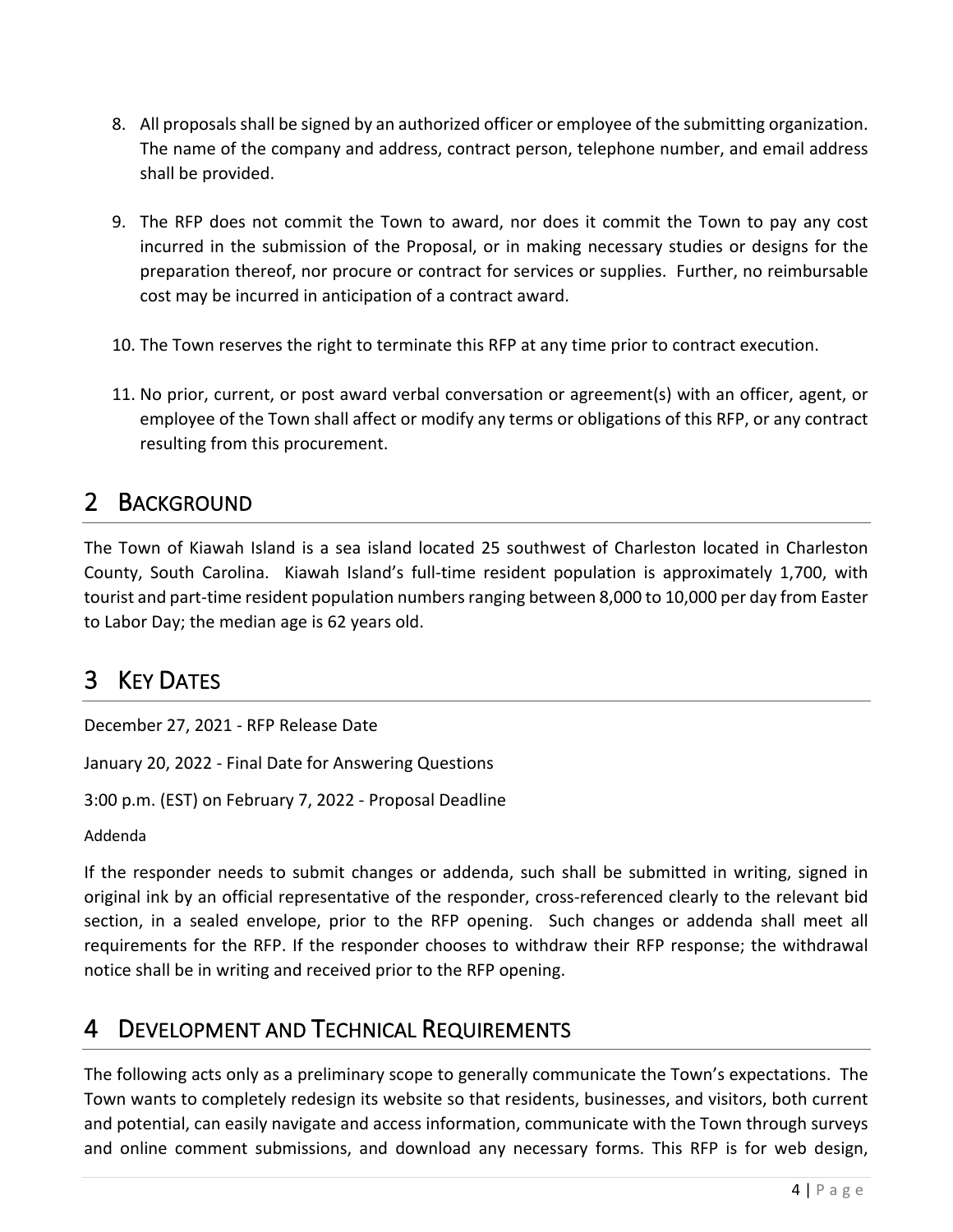content migration, and development services. Proposals for redesign of the website should include or account for but not be limited to the following:

- Design a unique, attractive, SEO friendly website to completely fulfill all Town requirements either in this RFP or in discussions with the Town.
- Design a consistent, user-friendly and dynamic navigation framework for the Town website that is understandable to users on all levels.
- Design a professionally artistic homepage for the Town website. Design should allow residents, visitors, and businesses to easily access relevant information.
- Seamlessly integrate Social Media tools including, but not limited to Facebook and Twitter.
- Design a template for each type of page within the site. All page templates must be consistent, look professional, and enhance the image of the Town.
- Graphical files should be relative to the site and provide for quick loading and to be easily updated. Vendor should be able to provide design elements utilizing stock photography in the event that representative photography of the Town of Kiawah Island is unavailable.
- A mobile site to make the site viewable on a tablet and mobile phone.
- A robust search function that allows the user to search the whole site or specific subsections within the site map.
- The ability to recreate our exiting wildlife directory and native plant database.
- The ability to create a meeting calendar and news pages based on category and/or department.
- The ability to easily post emergency notices on the homepage.
- The ability to integrate Town produced video embedded into landing pages.
- The ability to easily track website visitor statistics and develop reports.
- The ability to be notified on expired pages and broken or dead links.
- The ability to download applications necessary to view information (i.e. Adobe Reader).
- A way for site visitors to submit comments online and have comments directed to the appropriate town official such as a public comment portal for committee/council agenda related. Residents would be able to report problems, ask questions, submit comments, voice concerns, etc. and based on the subject, the comment would generate an e-mail to the appropriate Town staff member. This could be an integrated solution or a third-party application.
- A way for site visitors to automatically add or delete an e-mail address from a mass e-mail distribution list. This e-mail distribution list should be available in database form for staff to access.
- Offer a variety of communication methods to keep audiences up to date, including e-mail notifications, SMS text messages, etc.
- Promote the use of on-site media through photo, audio, and video posting methods that encourage user viewing, and when appropriate, feedback and interaction.
- The ability for staff to easily create forms for users to complete and submit online and in the original format.
- Capability to maintain an archive of existing and past records such as agendas, minutes, press releases, newsletters, etc.
- Allow for eventual integration with our departmental software vendors.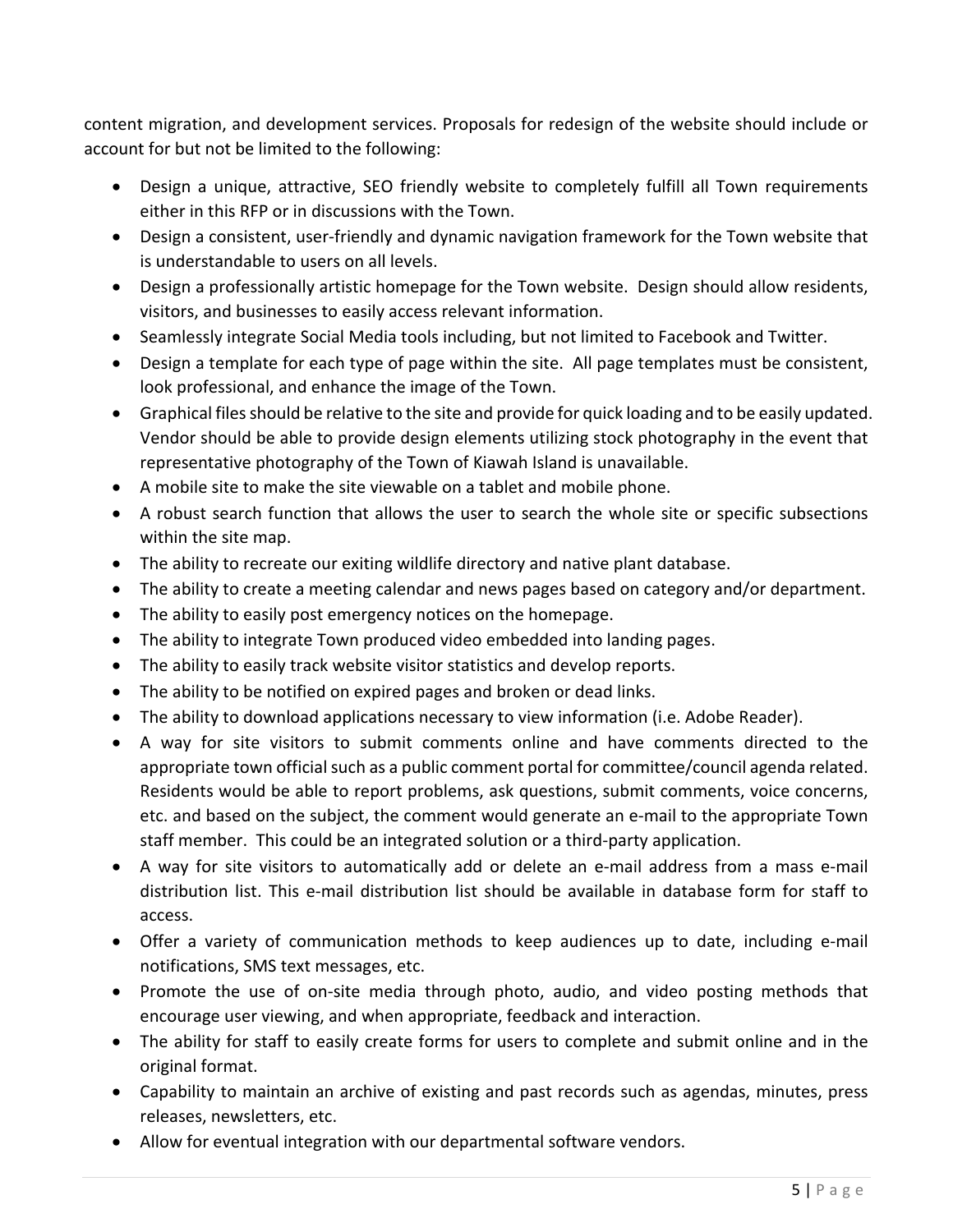- Integrate a full functional language translator.
- Website must support but is not limited to Internet Explorer, Google Chrome, Safari, and FireFox.
- The website should implement Google's dynamic mapping options which highlight the locations of the Town facilities and offer links for quick visual reference and to receive directions to various Town of Kiawah Island buildings and locations.
- Migrate and possibly recode existing web applications and forms.
- Migrate all relevant web content from existing website to the newly designed website in an organized manner.
- All documents, including maps and tables, should be available in a 'printer friendly' format without extensive graphics, to provide ease of viewing, printing, and downloading.
- Include an intranet accessible only by Town of Kiawah Island employees and others with authorization.
- Aid the Town in transitioning to the new website including staff training and the production of a guide book or instruction in electronic and paper form on changing/updating the website.
- It is expected that the vendor work with the Town to develop a site that best meets the needs of the Town. The Town expects that the Vendor and Town will work together to plan and organize information on the site, which most likely will include planning sessions, regular meetings, and continued communication throughout the duration of the website design project.
- The final version of the website should be easily identified as the Official site of the Town of Kiawah Island.
- Ownership of the website design and all content should be transferred to the Town of Kiawah Island upon completion of the project, including full, unlimited access to website code.

# 5 CONTENT MANAGEMENT SYSTEM

The Vendor's content management system (CMS) should be a web-based application that provides the core of the entire development process, being both the platform for development and the tool by which system administrators and contributors can update their new website. The CMS may feature plug-in applications or modules that enhance the functionality of the website, though core features of the CMS should center around ease-of-use, flexibility and, for ongoing stability, an established information architecture environment.

- 1. The system must allow non-technical content contributors the following abilities:
	- A way to add, edit and move content directly on an assigned webpage without the need to utilize or be trained on a complex back-end administrative system. WordPress allowed.
	- Quick and easy access to add and update calendar listings, with editing methods available through a direct, front-end interface or a robust back-end interface.
	- Content publishers should be able to add and update menu items if assigned the appropriate permission level.
	- The CMS should automatically create and update a sitemap when content is added, edited, or removed from the site.
	- Content publishers should have the ability to assign multiple content records to a single link, allowing for rotating content.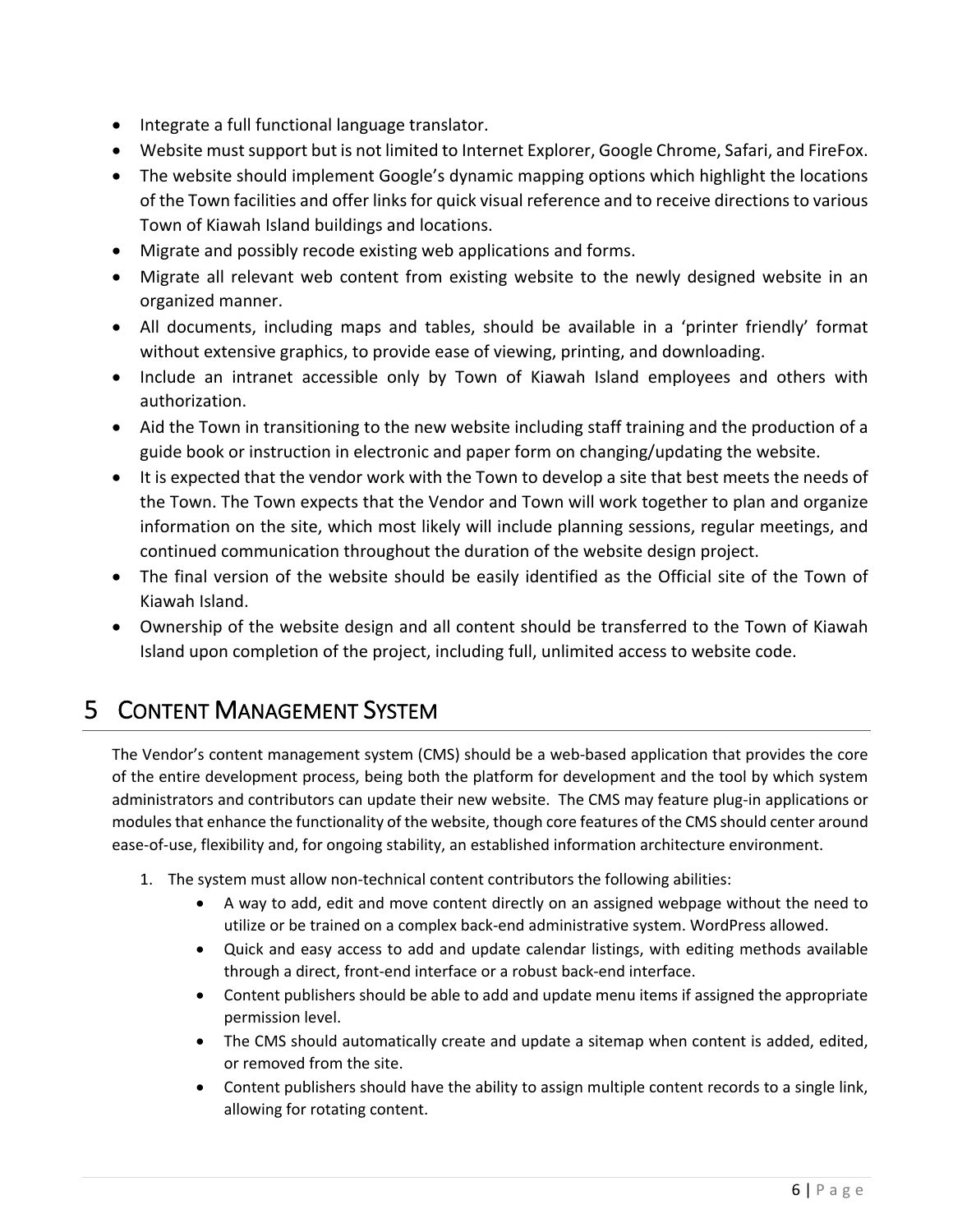- The CMS must have a rich text editor for content additions and updates that, while allowing flexibility for higher-end content contributors, is simple and straightforward, giving basic content contributors a basic set of fewer options to alter established site styles.
- Users who wish to add simple links either internal or external should be provided with an option to do so through an automatic hyperlinking option.
- Content added to the site, whether as a part of page content or additions to plug-in applications or modular elements, shall feature delayed posting and automatic expiration abilities.
- All published content on the website shall be automatically achieved and retrievable at any time.
- 2. The system shall also include the following features for use by advanced administrative users:
	- Administrators shall have the ability to add, edit, update, and move menu items, affecting overall site structure and organization.
	- Reports detailing broken links on the website, including the referring page location so that links can be corrected.
	- A report detailing all changes and activity taking place on the website through content contributors and administrators; the report shall be filterable by start and end dates, times, by content time and by action taken. All history shall be exportable.
	- A method by which administrators can create friendly URLs.
	- Administration of on-site banners and graphics, with the ability to add new banners and onsite graphical elements and assign those elements to specified areas of the site.
	- Designated administrators shall have round-the-clock access to live support via phone for emergencies.
	- If necessary, one or more Secure Sockets Layer (SSL) certificates to encrypt data contained in site transmissions.
	- A password-protected area of the website, available only to those users approved to access secure content.

### 6 REQUESTED INFORMATION AND PROPOSAL FORMAT

Proposals should contain a total cost of the project, as well as detailed "line item" breakdown. In addition, please specify:

- A la cart pricing for website functionality and development above specifications proposed in the RFP response.
- All associated costs for maintenance, and any other fees. Include the frequency of fees.
- Any additional costs/charges (such as traveling expenses)
- Information and costs for optional services should be submitted separately.
- Proposal(s) should identify a single vendor as the "responsible lead vendor". Please include any subcontractor(s) that will be required to meet the needs of the proposal or clearly indicate what portion of the services are not included as part of the proposal.
- Ten (10) copies of the proposal must be submitted hard copy and one (1) electronic copy.
- Signed cover sheet and **Execution of Proposal Documentation**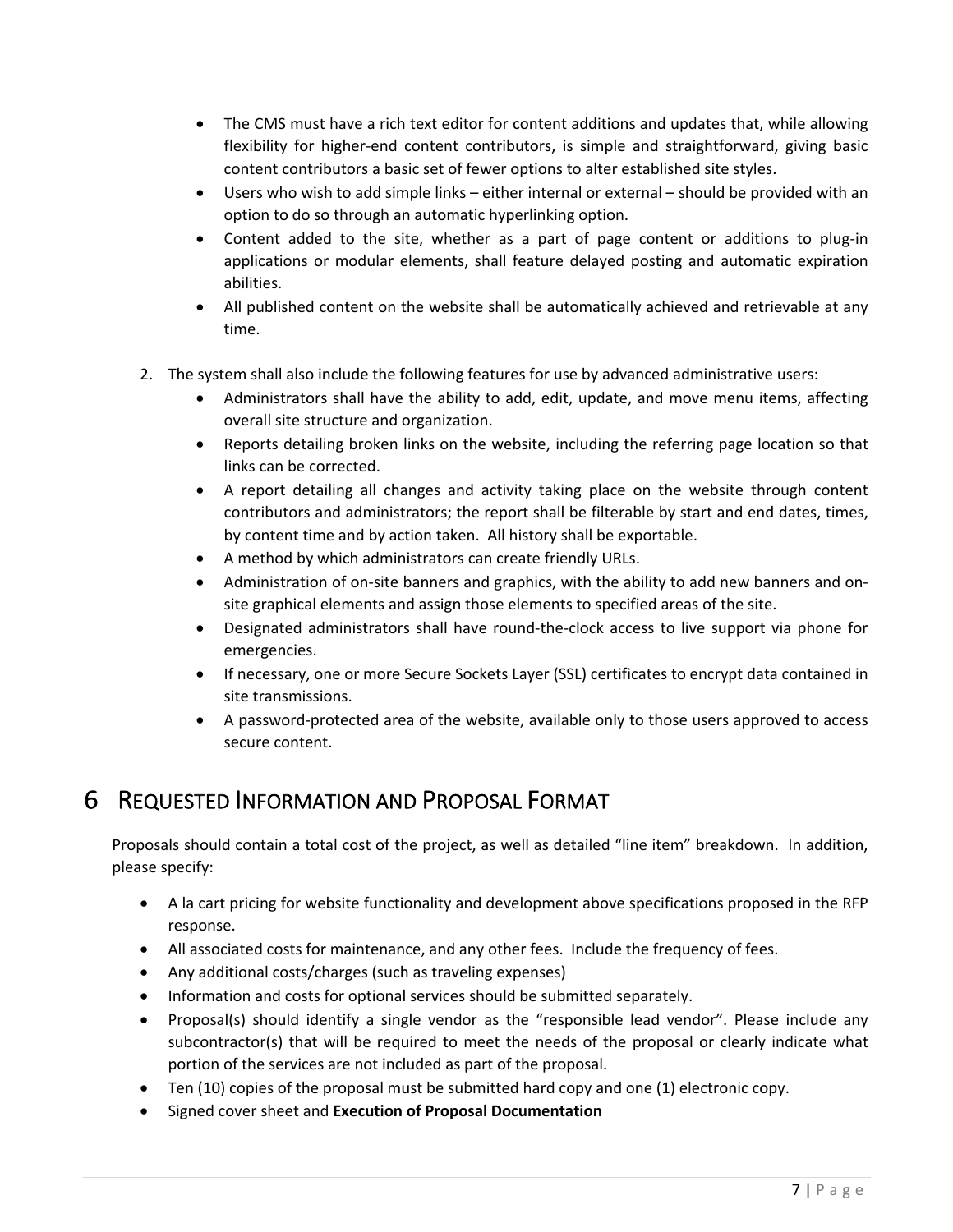- The signed cover sheet should include:
	- o Firm's Name
	- o Address
	- o Telephone Number
	- o Point of Contact
	- o Fax Number
	- o E-mail Address
- Years of experience related to website design, implementation, and development, on the proposed solution.
- Provide an estimated detailed timeline for completion of this project.
- Provide a list of comparable websites, including municipal and governmental agencies, designed by your firm.
- Provide a response to Respondent Questions.
- Provide a list of three to five references as outlined in this RFP.

# 7 SUBMISSION OF PROPOSAL

Sealed proposals must be received at the address below by 3:00 p.m. (EST) on Monday, February 7, 2022.

Late proposals will not be accepted. Prospective respondents are responsible for having proposals deposited on time at the place specified and assume all risks of late delivery.

#### **Mail and/or Hand Delivered:**

Website Redesign Project Town of Kiawah Island 4475 Betsy Kerrison Parkway Kiawah Island, SC 29455 Attn: Petra S. Reynolds, Town Clerk

#### 8 MINIMUM REQUIREMENTS FOR PROPOSAL SUBMISSION

- Vendor must have been in the business of providing website design and web content management solutions for at least five years.
- Vendor's proposal must be valid for not less than ninety (90) days after the Open Date.

# 9 CLARIFICATIONS

All inquiries and comments concerning this RFP must be directed to Stephanie Braswell and sent via email to sbraswell@kiawahisland.org. Responses to questions or comments provided by any other person, employee, or Town office concerning the RFP will not be valid and will not bind the Town. Any clarifications made in response to questions received will be emailed to all respondents providing contact information and requesting the Town to do so. Anyone planning to submit a proposal should email Stephanie Braswell at sbraswell@kiawahisland.org to convey such intent.